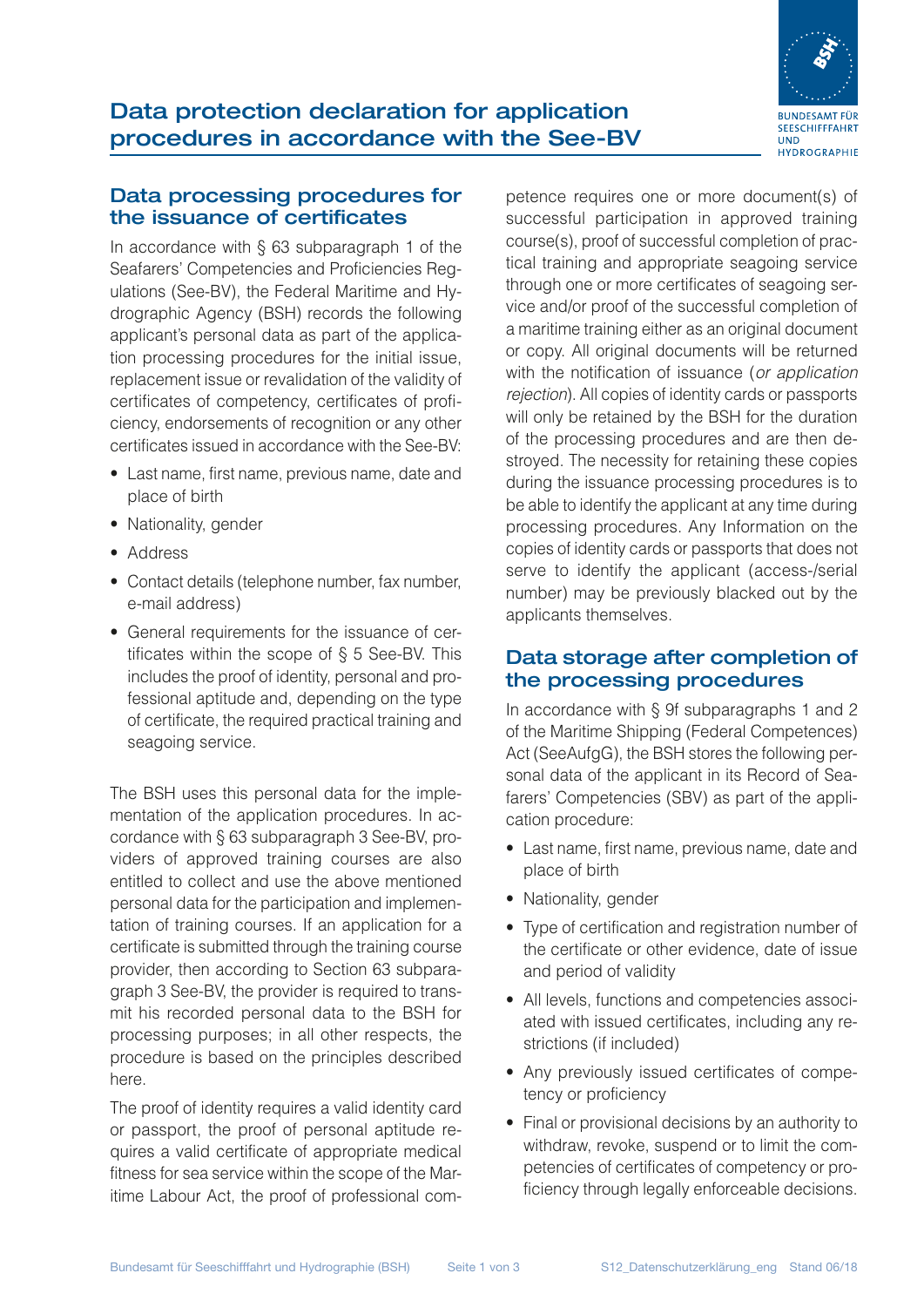

# Data protection declaration for application procedures in accordance with the See-BV

In accordance with § 9f subparagraph 3 of the Maritime Shipping (Federal Competencies) Act (SeeAufgG) the Record of Seafarers' Competencies (SBV) is maintained,

- In order to confirm the authenticity and validity of seafarers' certificates of competency and proficiency,
- In order to enable competent authorities, in conducting the prosecution of criminal offences and administrative offences, to state whether certificates of competency and proficiency are still valid (i.e. have not been suspended or temporarily or permanently withdrawn),
- In order to make it easier for seafarers to prove their professional aptitude and competence and to have their certificates recognised in order to apply for employment on board foreign seagoing vessels; and
- In order to enable statistical evaluations with regard to personnel development in maritime shipping.

The above mentioned personal data will therefore be stored in the SBV for a period of one hundred years from the certificate holder's date of birth.

The address and contact data will be stored for a maximum of ten years after the end of the application procedure, in order to be able to contact the applicant in case of queries and to simplify the handling of future application procedures. If necessary, the contact data in any subsequent application procedures can be corrected.

The supporting documents of the general requirements are stored for ten years, so that all issuing decisions in applications are documented and which can, if necessary, can be verified.

All approved training course providers are in accordance with § 17 See-BV required to store the following personal data in a participant directory for five years from the end of the course, if the course is successfully completed:

- Last name, first name, previous name, date and place of birth,
- Nationality, gender,
- Address,
- Contact details (telephone number, fax number, e-mail address).

### **Controller**

The controller as defined in Article 4 point 7 of the General Data Protection Regulation is the

Federal Maritime and Hydrographic Agency (BSH) Bernhard-Nocht road 78 20359 Hamburg, Germany

Phone: +49 (0) 40 3190-0 Fax: +49 (0) 40 3190-5000 E-mail: [posteingang@bsh.de](mailto:posteingang%40bsh.de?subject=) [www.bsh.de](http://www.bsh.de)

The BSH's data protection officer can be contacted over the following e-mail address: [datenschutz@bsh.de](mailto:datenschutz%40bsh.de?subject=Datenschutz).